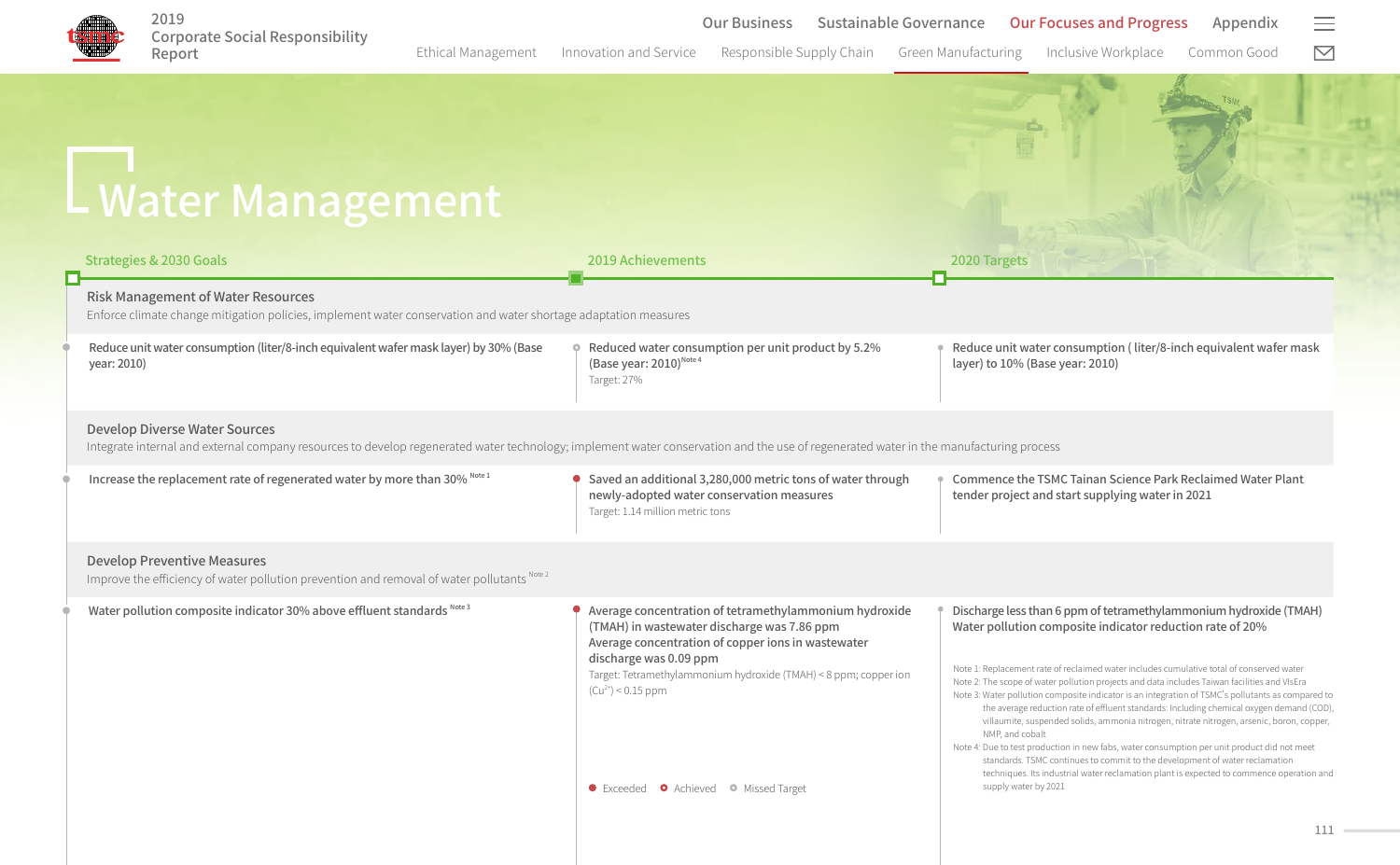Semiconductor processes have become complex as they advance from 2D structures to a 3D FinFET architecture, which in turn increases the types and quantity of the chemical materials used. Water is vital to cleaning wafers and maintaining a clean environment. TSMC has established various water recycling applications through water resource risk management, expansion of diverse water sources, and the development of pollution prevention techniques in order to maximize the efficiency water use throughout the water cycle in its facilities. In 2019, the Company took further steps to regulate the water management framework of its facilities to ensure the reasonable allocation of facility water resources in response to seasonal temperature changes.

Water Resource Risk

2019

# Comprehensive Information Network and Meticulous Water Balance Calculation

TSMC uses a comprehensive water reporting system for continuous monitoring of water levels in water reservoirs, and installs hundreds of water consumption monitoring points combined with water balance diagrams around its facilities to calculate process water consumption, recycled water, wastewater, and domestic water consumption in facilities, as well as to track the direction and quantity of water flow and water reclamation status. The data is used as the basis for calculating water recycling rates and water discharged rates, for estimating the volume of

water allocated to each water-consuming unit, and for establishing an effective index for monitoring water use.

## Smart Management of Recycled Water

The key to successful water resources allocation is detailed classification and comprehensive water reclamation mechanisms. TSMC categorizes wastewater from purification and processing equipment according to purity so that the cleanest water is given priority to be purified and recycled for use in the manufacturing process, and the second cleanest water is treated in

water recycling facilities then supplied for use by waterconsuming units other than production equipment. Finally, unrecyclable wastewater is discharged to an onsite wastewater treatment plant, where various wastewater recycling and treatment systems are used to enable continuous water purification and reuse in processes, cooling towers, and pollution prevention systems for better water resource efficiency.

In 2019, TSMC took progressive measures to build smart mechanisms for managing recycled water. Based on seasonal changes and peak water consumption

predictions, TSMC refined water reclamation techniques such as reverse osmosis membranes, resin columns, and UV lights to improve the quality of recycled water. Recycled water with improved quality can replace city water. For example, when the use of air-conditioning systems is reduced in winter, cooling towers require less water, causing an excess of recycled water. A smart recycled water management mechanism can dynamically allocate and supply recycled water, instead of city water, to other production units



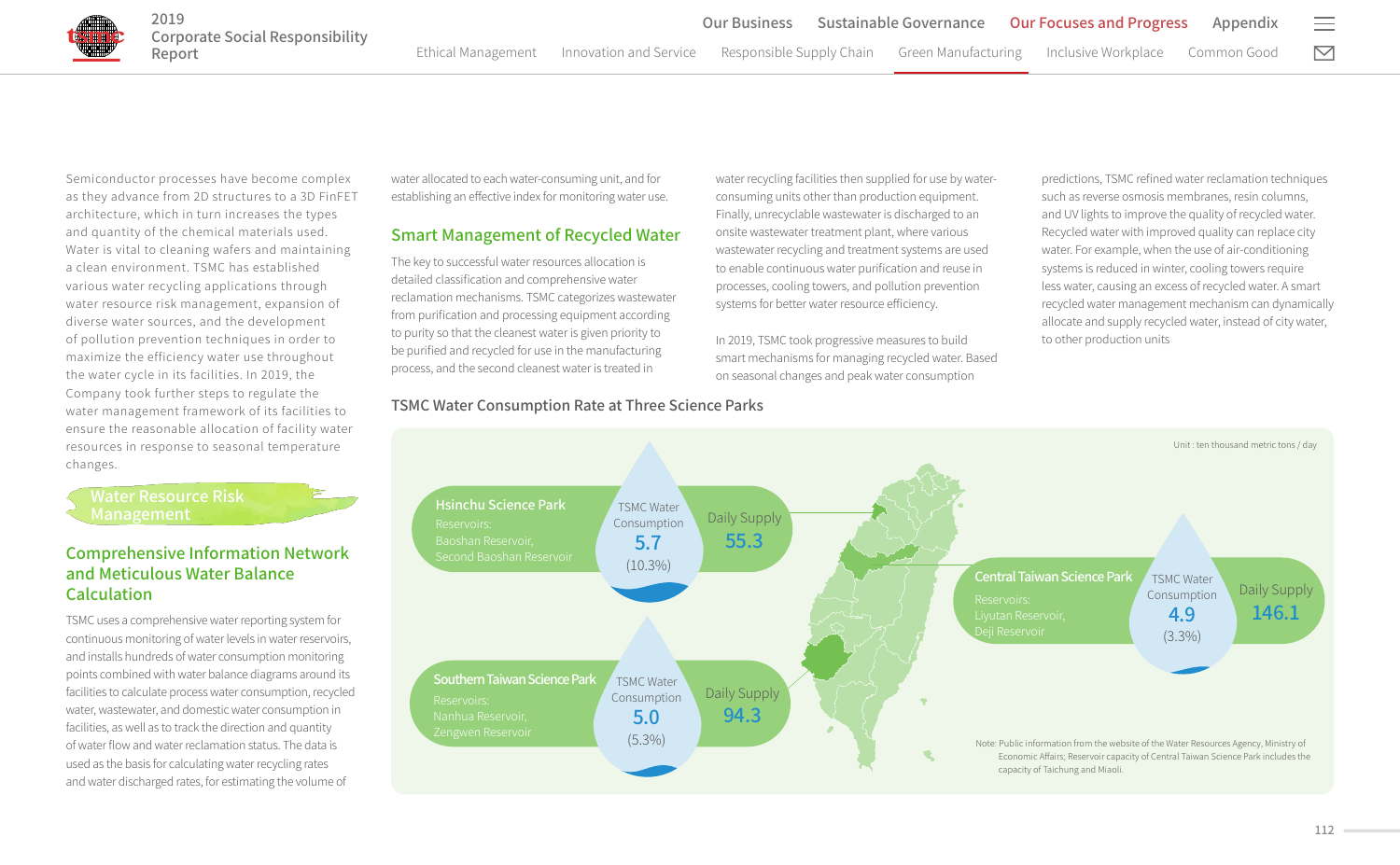

## Main Water Cell and On-site Recycling System

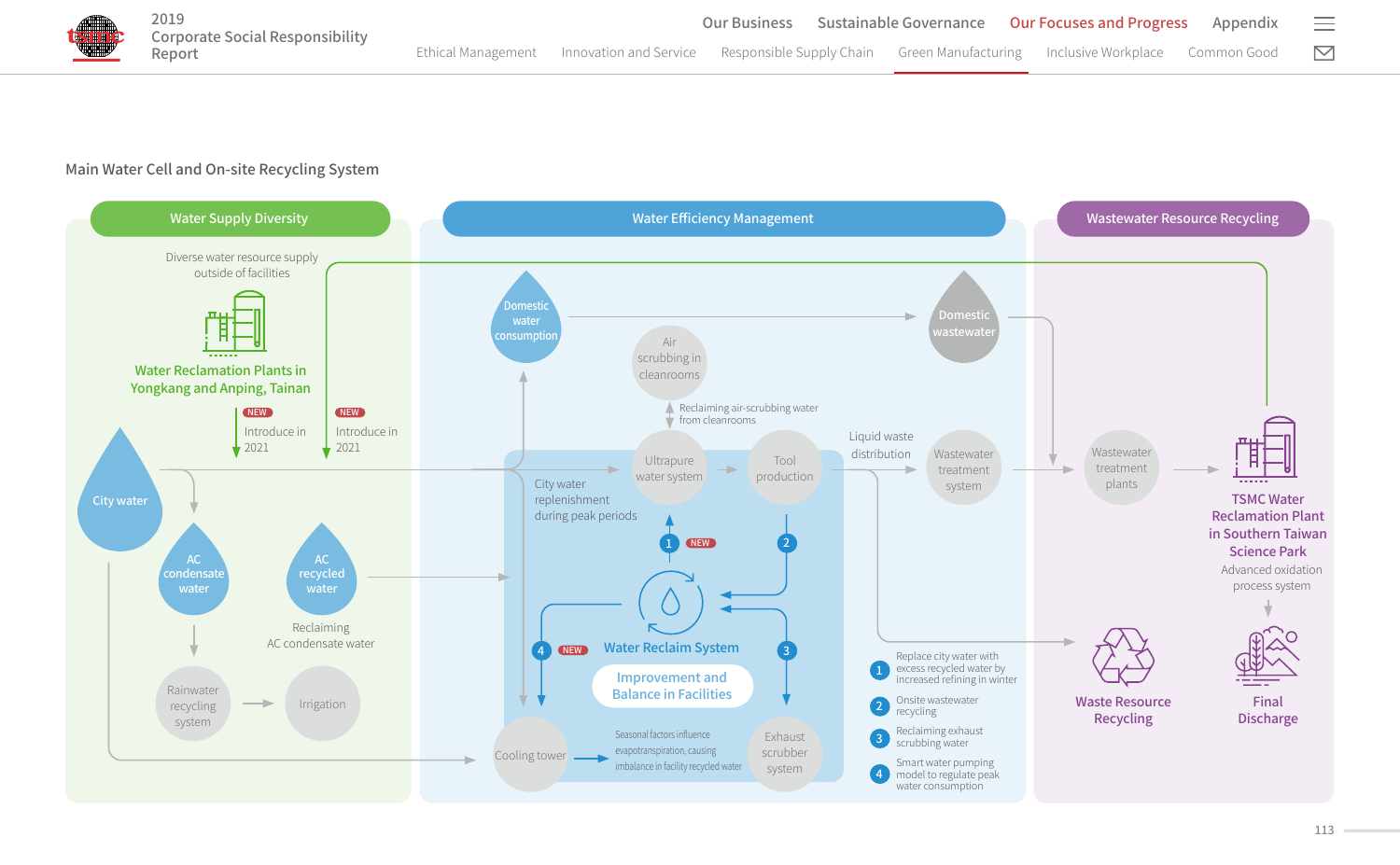

# Improving Water Efficiency and Strengthening Facility Water Reclamation Measures

In 2019, TSMC has continuously increased the depth of its four water conservation measures: reduce water consumption by facility systems, increase wastewater recycling in facility systems, improve system water production rates, and decrease water discharge loss from the system. In addition

Water Conservation Measures and Results in 2019

to continuously enhancing the effectiveness and expanding the scale of the eight existing watersaving measures, TSMC also introduced wastewater recycling machines and took comprehensive measures in five of its facilities to "purify recycled water into industrial water", effectively saving

1,286,000 tons of water. The annual additional water conserved reached 3,280,000 metric tons in total.

Many newly-built TSMC fabs (Fab 15 Phase 7 and Fabs 19 Phases 1 and 2) began operating in 2019. Due to increased demand for process cleanliness and optimization of operating systems, unit water consumption was 59.3 (L/8-inch equivalent wafer mask layer) in 2019, a reduction of 5.2% as compared to the base year, which means the annual target was not achieved.

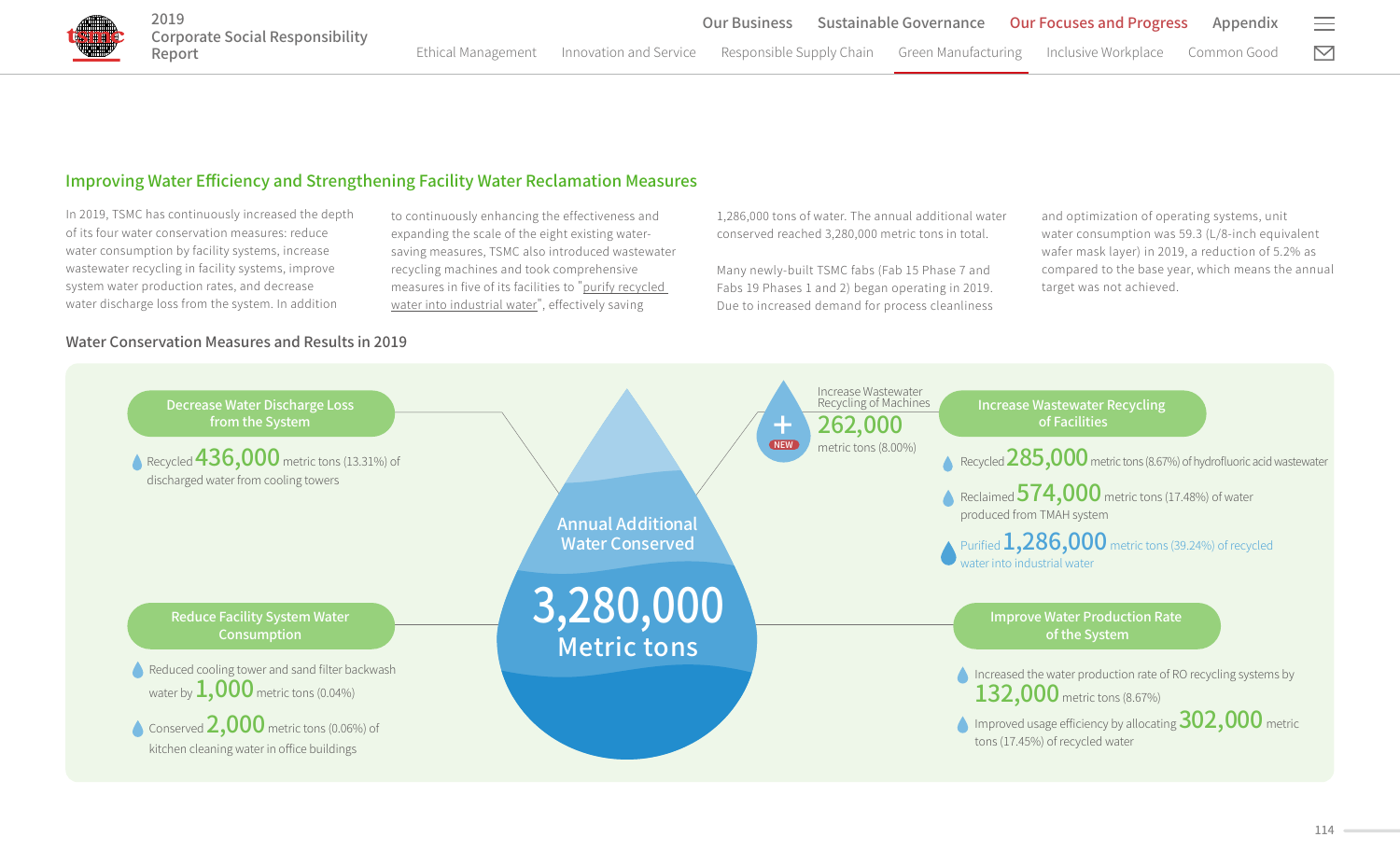$\boxdot$ 

Appendix

Wastewater discharge is closely related to city water consumption and recycled water. Unit wastewater discharge in 2019 was 39.8 (L/8 inch equivalent wafer mask layer), an increase of 22.1% as compared to last year. TSMC actively conducts inventory of various water saving

measures. By optimizing the water efficiency of advanced processes and introducing water reclamation techniques, the Company aims to improve the process water recycling rate, recycling volume, and use of reclaimed water and to reduce wastewater discharge.



#### **Annual Water Conservation** Unit: ten thousand metric tons



## Water Recycling and Usage Efficiency



- Total amount of water recycling (million metric tons)
- Average process water recycling rate (%)
- Note 1: Total amount of water recycled includes numbers from manufacturing process water treatment and recycling as well as manufacturing process water recycling in scrubber towers Note 2: Total volume of water recycled and average recycling rate of water
- for manufacturing processes are calculated with data from TSMC's facilities in Taiwan, WaferTech, TSMC (China), TSMC (Nanjing) and VisEra

### City Water Consumption and Water Consumption per Wafer-Layer



■ Total city water consumption of subsidiaries (million metric tons)

Note: City water consumption and unit water consumption intensity index are calculated with data from TSMC's facilities in Taiwan, WaferTech,

Water consumption per wafer-layer (Liter / 8-inch

TSMC (China), TSMC (Nanjing) and VisEra

equivalent wafer mask layer)

# Wastewater Discharge per Product Unit



- Wastewater discharge of Taiwan facilities (million metric tons)
- Wastewater discharge of subsidiaries (million metric tons)
- Discharge per product unit (Liter / 8-inch equivalent wafer mask layer)
- Note: Wastewater discharge and unit wastewater intensity index are calculated with data from TSMC�s facilities in Taiwan, WaferTech, TSMC (China), TSMC (Nanjing) and VisEra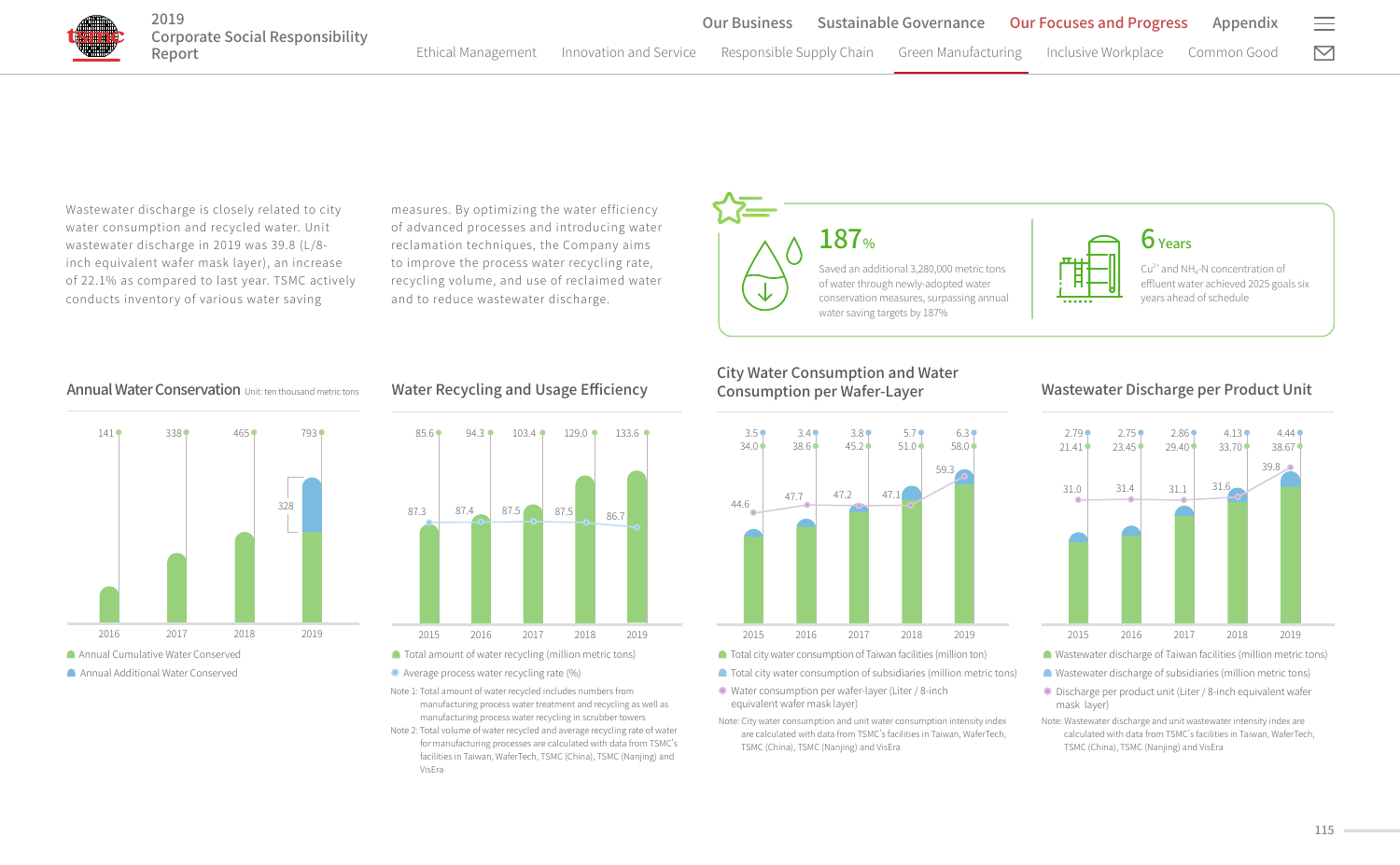

# Develop Diverse Water Sources

## Adopting Domestic & Industrial Reclaimed Water to Reduce City Water Consumption

As a leading global semiconductor company, TSMC began developing water reclamation techniques in 2015 by coordinating with government departments to plan the construction of industrial recycled water facilities and use of recycled domestic water. In line with the reclaimed water pipeline configurations in science parks, bidding for TSMC's Tainan Science Park Reclaimed Water Plant was successfully launched in 2019. This operation represents a concrete action by TSMC to expand water resource diversity.

Timeline of Highlights for Regenerated Water





Please refer to [TSMC Fulfills Green Manufacturing by Supporting](https://www.tsmc.com/csr/en/update/greenManufacturing/caseStudy/32/index.html)  [the Establishment of First Private-owned Reclaimed Water Plant](https://www.tsmc.com/csr/en/update/greenManufacturing/caseStudy/32/index.html)  [in Taiwan](https://www.tsmc.com/csr/en/update/greenManufacturing/caseStudy/32/index.html) on the TSMC Corporate Social Responsibility website for more details

Note: Water supply schedule and water supply volume for 2021 and thereafter are calculated from reclaimed water consumption contracts between TSMC and government departments (Southern Taiwan Science Park Administration and Tainan City Government)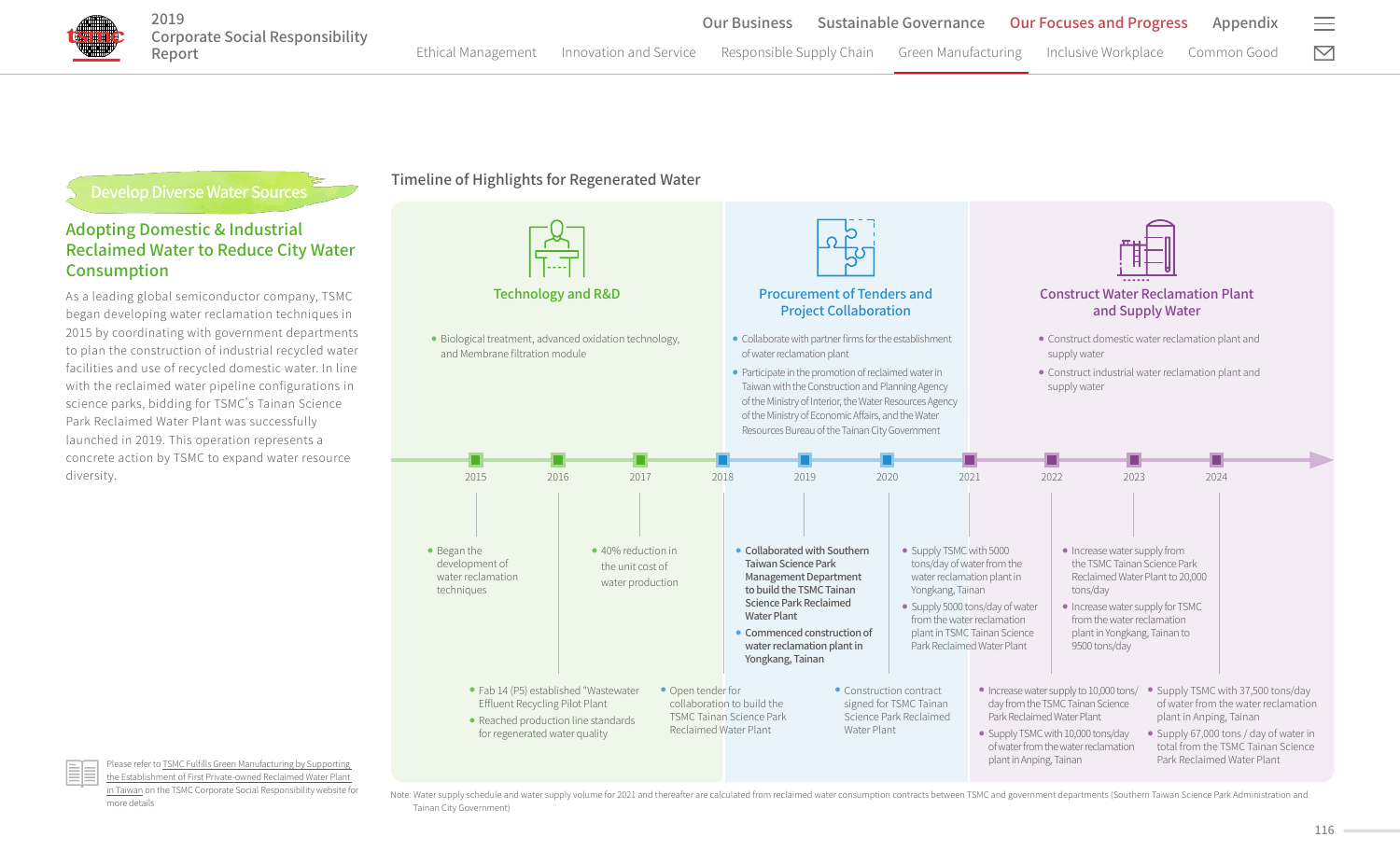# Develop Preventive Measures

2019

Report

# Effective Source Distribution Management and Treatment Facilities

A total of 38 distribution systems have been established based on the composition and concentration of wastewater from manufacturing processes. TSMC has built a comprehensive wastewater classification and resourcing system integrated with treatment equipment to effectively decompose pollutants. Following this, wastewater is condensed and reclaimed through the recycling system to further reduce

the concentration of pollutants in line with the dual goals of pollutant reduction and reuse. In 2019, TSMC installed a new distribution and treatment system for wastewater containing high concentrations of cobalt and cobalt-containing CMP wastewater. Additionally, a cobalt-containing wastewater electroplating system was established to recycle cobalt-containing wastewater for making cobalt bars. In 2019, 150 kg of cobalt bars were produced.

## Wastewater Quality Improvement

All TSMC fabs have installed equipment to continuously monitor water quantity and quality at effluent spouts of wastewater treatment facilities. By closely monitoring and recording changes in water quality and quantity, TSMC can respond appropriately when abnormalities occur.

TSMC actively assesses manufacturing raw materials by referencing domestic and international studies on aquatic toxicity, placing focus on pollutants in the semiconductor industry, such as TMAH (strong base), copper ions (heavy metal) and ammonia nitrogen, as well as suspended solids and chemical oxygen demands that strongly impact marine life, setting these as five key targets to be improved in the first phase. The Company has carried out various improvement measures, and established the second-phase goal of reducing the water pollution composite indicator of 10 substances by 30% by 2030, to demonstrate TSMC's determination to reduce the environmental impact of wastewater discharge. In 2019, TSMC enhanced distribution of copper-containing liquid waste and chemical dosage improvement, effectively reducing copper ions in discharged water by 0.09 ppm, which is far below the 1 ppm drinking water standard. The Company has reached the 2025 target ahead of schedule. The efficiency of ammonia nitrogen wastewater treatment was improved, as indicated by the reduction of discharge concentration to 17.31 ppm, which is better than the effluent standards.

Preventive Techniques on Key Pollutants of Wastewater Quality and Improvement Achievements

| Unit: ppm |  |
|-----------|--|
|           |  |

| <b>Item</b>               | Status in<br>2019 | <b>Standards Set by Science</b><br><b>Park Administration</b> | <b>Targets in</b><br>2025 | 2019 Improvement Outcome<br>(2014 as Baseline)                                    | <b>Preventive Techniques</b>                                                                                                                                                 |
|---------------------------|-------------------|---------------------------------------------------------------|---------------------------|-----------------------------------------------------------------------------------|------------------------------------------------------------------------------------------------------------------------------------------------------------------------------|
| <b>TMAH</b>               | 7.86              | <b>HSP: 30</b><br><b>CTSP: 20</b><br>STSP: 60                 | 1.0                       | Reduced by $74$ % from the previous year                                          | • Recycle low-concentration liquid waste<br>• Establish anion exchange resin towers                                                                                          |
| <b>Copper</b> ion         | 0.09              | HSP:1<br>CTSP: 0.8<br>STSP: 1.5                               | 0.1                       | Reduced by $76$ % from the previous year<br>Achieved 2025 goals ahead of schedule | • Distribute copper-containing liquid waste and<br>electroplating                                                                                                            |
| $NH4-N$                   | 17.31             | <b>HSP: 30</b><br><b>CTSP: 20</b><br><b>STSP: 60</b>          | 20                        | Reduced by $89%$ from the previous year<br>Achieved 2025 goals ahead of schedule  | • Expand ammonia treatment systems<br>• Upgrade treatment facilities and improve treatment<br>efficiency                                                                     |
| Chemical oxygen<br>demand | 185.5             | <b>HSP: 500</b><br><b>CTSP: 500</b><br>STSP: 450              | 100                       | Reduced by $54$ % from the previous year                                          | • Implement combustion treatment in strippers<br>(Under assessment and planning)<br>• Establish biological treatment systems (bioprocess)<br>(Under assessment and planning) |



Ammonia Analyzer

Note: Hsinchu Science Park (HSP), Central Taiwan Science Park (CTSP), Southern Taiwan Science Park (STSP) Note 2: Suspended solids reduction achieved 2025 goals ahead of schedule in 2018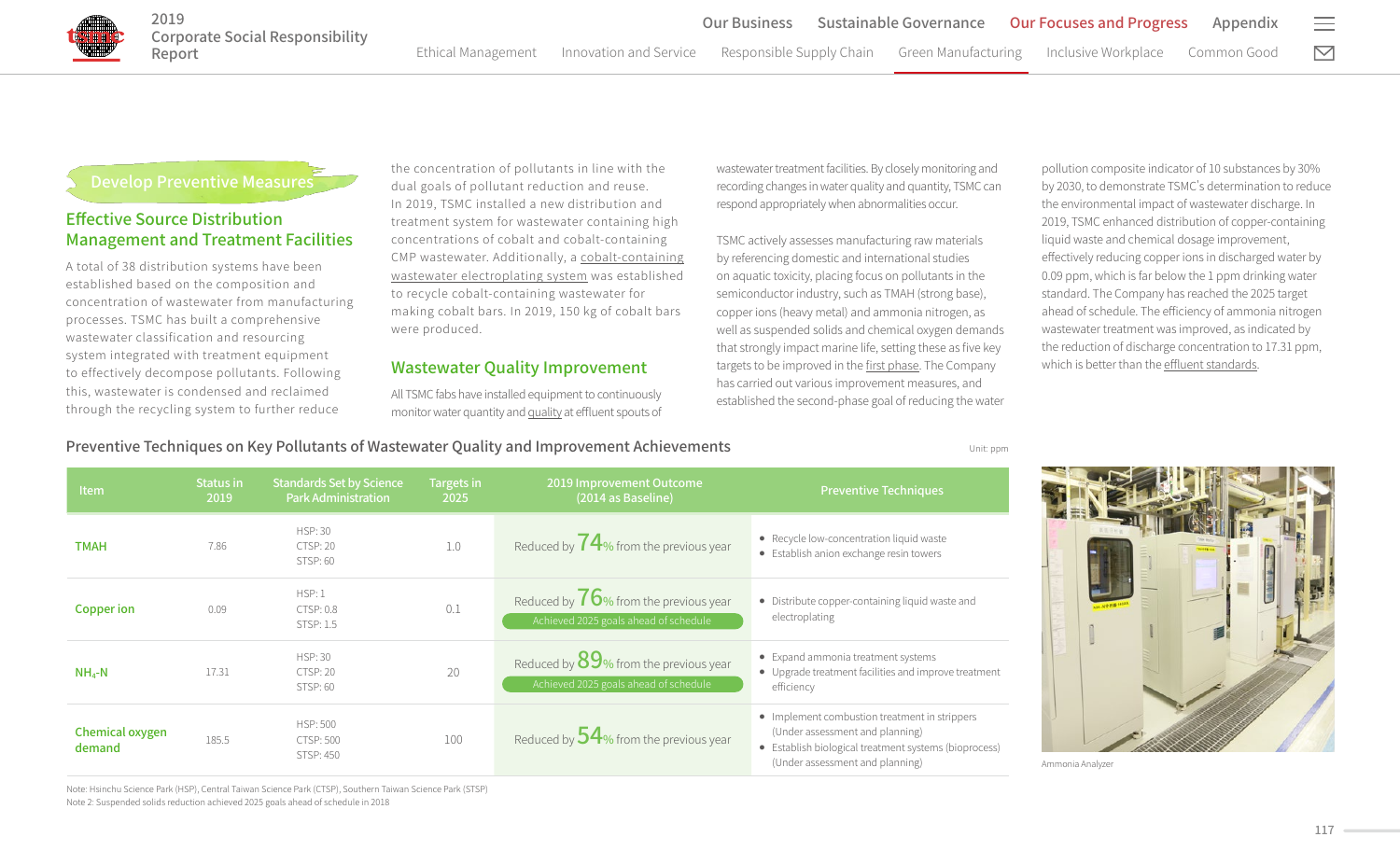

### Wastewater Classification and Recycling System



Note 1: TMAH stands for tetramethylammonium hydroxide

Note 2: Among all recycled products, sulfuric acid and electronic grade coating copper are reused in TSMC sites, while the rest are reused externally by other industries

Note 3: Cobalt-containing electroplating wastewater recycling was introduced in 2019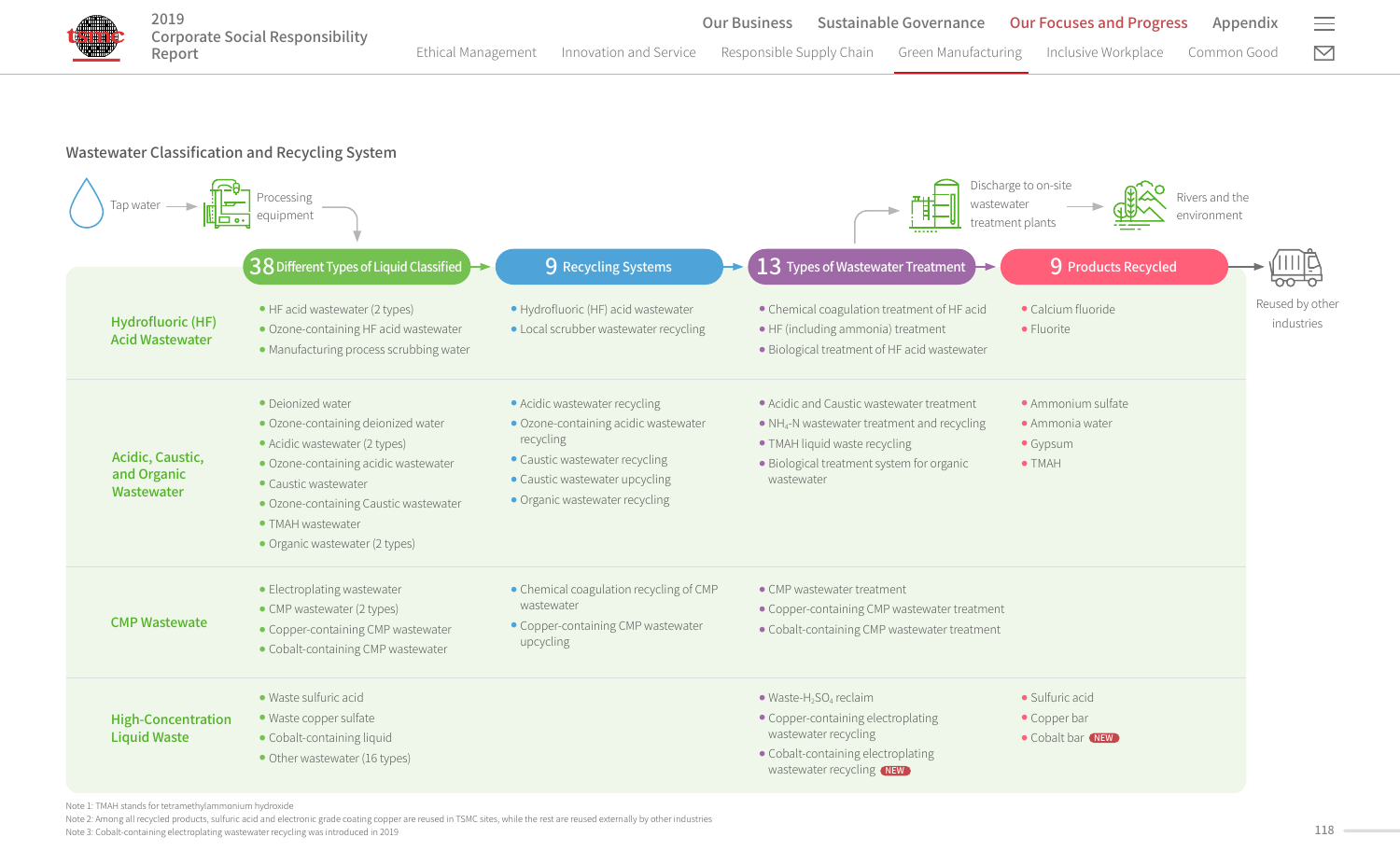

# First Semiconductor Company to Receive Platinum Certification from the Alliance for Water Stewardship with the Highest Rating in History

To mitigate climate change, implement green manufacturing, and continue to improve water efficiency. TSMC has introduced the world's only AWS Standard in 2019, using Fab 6 and Fab 14 Phases 5/6/7 as the initial demonstration site. In December of the same year, TSMC was officially certified by AWS, becoming the world's first semiconductor company to receive AWS certification. TSMC's evaluation score of 114 points not only surpasses the Platinum-level threshold (80 points) but it is also the highest score on record.

TSMC is committed to managing its water resources in an effort to fulfill the sixth UN Sustainable Development Goal―Clean Water and Sanitation― and to be the first in the industry to comply with AWS standards. TSMC has established a comprehensive and systematic sustainable water management organization. The AWS team that came to inspect the entire catchment in the certification process has recognized and praised TSMC for implementing the industry-leading [copper extraction from waste copper sulfate program,](https://www.tsmc.com/csr/en/update/greenManufacturing/caseStudy/8/index.html) creating a [high-tech green](https://www.tsmc.com/csr/en/update/greenManufacturing/caseStudy/15/index.html)  [factory with firefly habitat restoration](https://www.tsmc.com/csr/en/update/greenManufacturing/caseStudy/15/index.html), planning the recycling and reuse of general wastewater in the site, and working with external units to create [green energy](https://www.tsmc.com/csr/en/update/greenManufacturing/caseStudy/16/index.html)  [smart water control gates](https://www.tsmc.com/csr/en/update/greenManufacturing/caseStudy/16/index.html) that help improve efficiency in domestic irrigation.

In 2019, the AWS Task Force summarized their experiences with a demonstration site in the AWS Blue Book. The Blue Book serves as a guideline for promoting Fab matching, and Fab 15 is expected to complete certification in 2020, in hopes that the company's operations can co-exist and prosper with the environment.<br>Please refer to TSMC Receives Alliance for Water Stewardship

- Continuous and Excellent Record of No Violations
- Active Participation in the Promotion of Governmental Policies

#### **• Green Energy Smart Water Control Gates**

- ‒ Provide the government with patented green energy smart water control gate technologies for free
- ‒ Assessments show that 10% irrigation water can be saved
- Copper Extraction System
- ‒ Establish copper wastewater recycling system that recycles and reuses copper sulfate-converted copper tubes and electronic-grade coating copper
- Use of Reclaimed Water in Facilities
- ‒ Industrial and domestic reclaimed water is reused in manufacturing processes and will be supplied starting in 2022
- The First "Firefly Enterprise" in Taiwan
- ‒ Build a world-class green factory and become the first facility in Taiwan to successfully restore firefly populations

Laws & **Regulations** 

#### Operating Management Strategies

Risk Management of Water Resources Diversify Water Resources Develop Preventive Measures

Green Innovation

[Platinum Certification; Achieves Record Point Total](https://www.tsmc.com/csr/en/update/greenManufacturing/caseStudy/25/index.html) on the TSMC Corporate Social Responsibility website for more details

#### ● Excellent Management System

- ‒ Comprehensive and continuous employee training mechanisms
- ‒ Comprehensive processing procedures (risk assessment, system setup, operations, and emergency response standard operating procedures)
- Healthy Water Environment
- ‒ Continuous monitoring and improvement of the environmental impact of sites on the water catchments
- ‒ Conservation and rebuilding of biodiversity in catchment environment
- Sustainable Water Balance
- ‒ Well-structured information platform
- Open and measurable water operations standards
- Good Water Quality
- The quality of discharged water is higher than the regulatory requirements, and is continuously improving
- ‒ Creation of a sustainable cycle system to reduce the impact of operations on the water catchments
- Safe Drinking Water and Sanitation Environment
- ‒ Provide employees in the areas near sites with safe and healthy environments and drinking water
- ‒ Implementation of the commitment on drinking water and sanitation indicators for sites and catchments